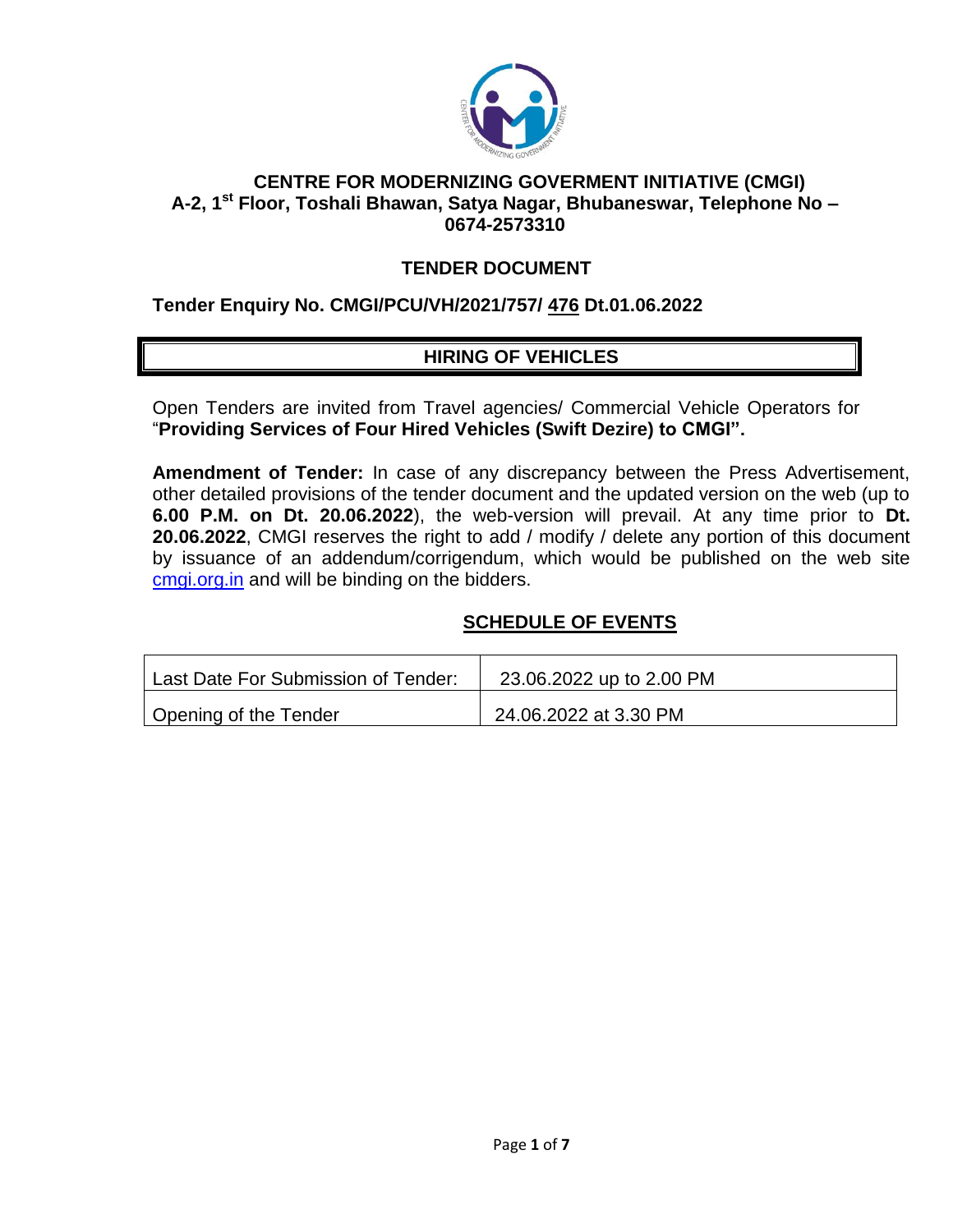

The following Terms and Conditions must be fulfilled by the successful bidders for providing the vehicles on monthly rental basis for Official use by Centre for Modernizing Government Initiative (CMGI).

- 1. The bidder must be a proprietor / partnership firm / company under the Companies Act.
- 2. CMGI reserves to assign the work order to one travel agency or more.
- 3. No other charges (maintenance cost, engine oil etc.) shall be admissible to the successful/selected bidder/ travel agency. Other than monthly rental charges and fuel (Petrol) charges as per the L1 bidding price of the selected travel agency/ Commercial vehicle operator.
- 4. The travel agency/ Commercial vehicle operator should be ready to engage the vehicle (s) beyond office hours (on holidays) based on requirement of CMGI as per the rate fixed in the tender. Vehicle Bookings will be made through email / phone.
- 5. The Vehicles must be registered with the Transport Authorities for commercial use. Relevant supporting documentary proof shall be enclosed.
- 6. Bidder must have valid road permit and other documents as required by the RTO. Comprehensive Insurance, road permit (minimum all Orissa permit), pollution certificate and other necessary documents should be up-to-date.
- 7. Initially the contract will be for a period of 2 (two) years and will be renewable further if services are found satisfactory.
- 8. The drivers & the vehicles to be provided under this contract shall not be changed without prior intimation to CMGI. The drivers should be residing within a radius of 10 k.ms. from CMGI office. He should also be willing to undertake duty during late/early hrs. and on holidays (including Sundays). However, the Vehicle shall be made available to CMGI at any date and time as and when required. The contractor should make necessary alternate arrangements to provide rest/leave to the drivers, and shall be responsible for payment of their salary and other dues.
- 9. The successful bidder should make alternate arrangement in case of any failure in providing the regular vehicle. If the successful firm fails 3 (three) times in a year to make alternate arrangement in absence of the regular vehicle, the work order shall be cancelled.
- 10. The vehicles hired shall be in good condition and shall not be more than 3 years old as on the date of engagement.
- 11. Normal duty hours will be from 9 A.M. to 10 P.M. The time mentioned will be treated as normal time of office hours and the operator will have to provide vehicle for abovementioned time for monthly vehicles.
- 12. The kilometers covered by the vehicle from travel agency to CMGI and return shall not be included in the Contract and for billing purpose.
- 13. The Travel Agency should provide the Fitness Certificate of the Vehicle.
- 14. The drivers of the vehicle assigned to CMGI duty should be well versed with the roads / routes and traffic regulations in Bhubaneswar.
- 15. The drivers shall possess valid driving License and should be well behaved and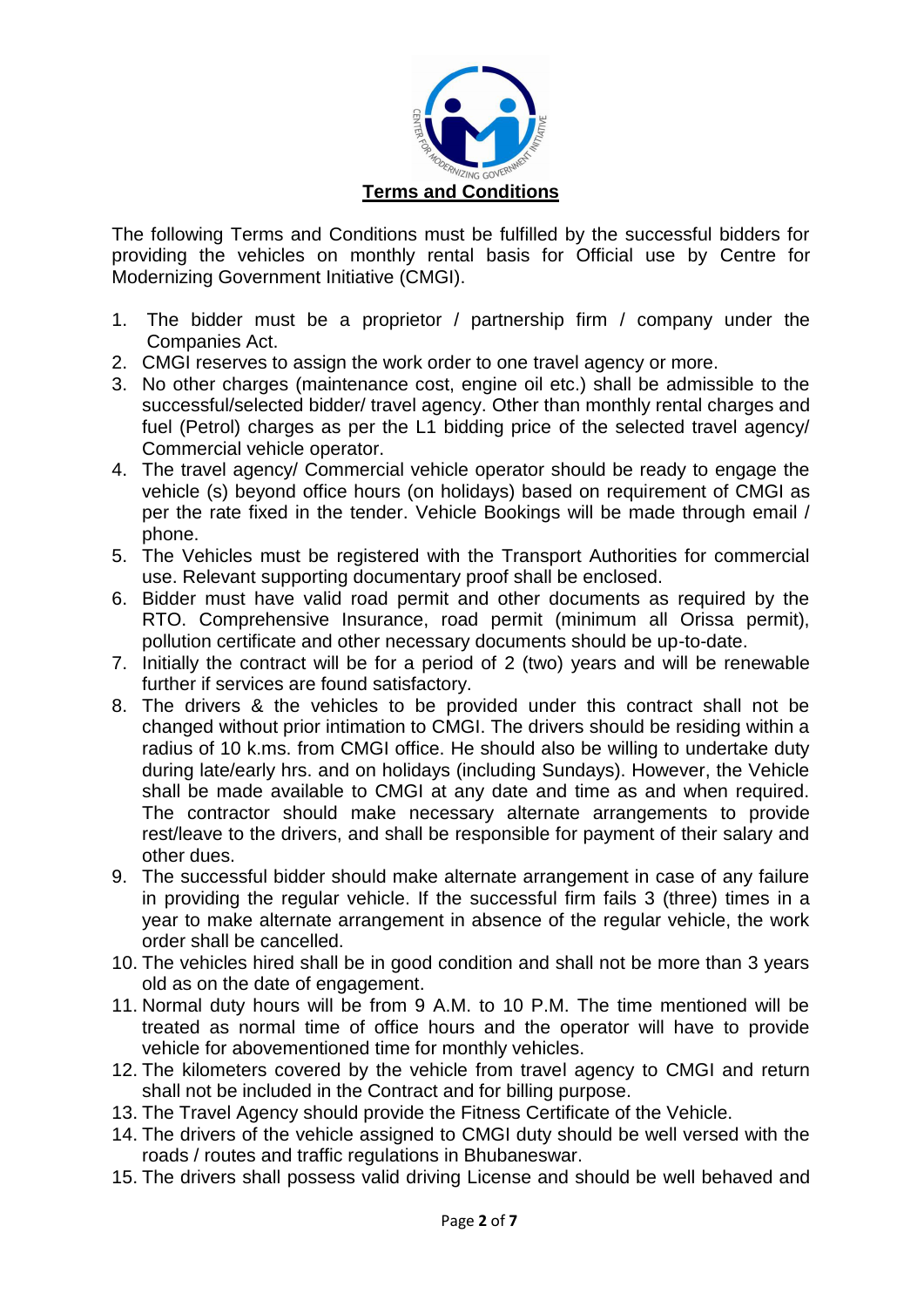

punctual. The drivers should have at least 5 years of driving experience. The contractor/travel agency shall be required to change/replace the driver(s) in case not found suitable. The drivers should extend all normal courtesy (such as greeting, opening/closing door etc.) towards the user(s) and should present themselves for duty in a neat and clean appearance.

- 16. Documents like taxi permit, up-do-date registration certificate, up-to-date insurance (with 1<sup>st</sup> party insurance) and fitness certificate should be provided at the time of engagement of the vehicles.
- 17. The Travel Agency shall provide replacement of the vehicle immediately (within reasonable time) in case of breakdown or any other problem.
- 18. CMGI is not responsible on any accident / any kind of damage to the vehicle during the use of the same by CMGI.
- 19. During the period of contract no request shall be entertained for any hike in the tender/accepted rates due to any reason.
- 20. The Selected Agency/ Commercial Vehicle Operator shall employ drivers without any previous criminal track record.
- 21. The driver must ensure daily update of log book.
- 22. Safety / Insurance: The Vendor shall ensure that only properly licensed and insured drivers with properly maintained vehicles are provided for hiring.
- 23. No mileage will be allowed for lunch/tea of the driver. Driver should carry his lunch.
- 24. Any complaint from the users regarding poor upkeep, maintenance, nonavailability of above accessories or any misbehavior of the driver would attract a cut from the bill for that day(s) on pro rata basis @ 10% in the first instance, 20% in the second instance and removal of driver and/or vehicle from the fleet on the third instance either from per day rate or on pro rate basis.
- 25. Actual parking charges will be payable along with the monthly bills, only upon submission of the parking, bills.
- 26. Notwithstanding anything else contained to the contrary in this RFP document, CMGI reserves the right to cancel / withdraw / modify fully or partially the "Invitation of Proposals" or to reject one or more of the proposals without assigning any reason and shall bear no liability whatsoever consequent upon such a decision.
- 27. CMGI reserves the right to cancel the work order if the performance of the selected travel agency is found to be not satisfactory and issue fresh work order in favor of the L2 bidder.
- 28. The contract is terminable within one month notice on either side. However, CMGI may terminate the contract in part or in full without notice in case of prolonged/frequent unsatisfactory service, breach of Terms & Conditions and non-compliance of the instructions given by designated CMGI officials.
- 29. If the performance of the selected Travel agency/ Commercial Vehicle Operator is found to be not satisfactory with reference to above, then the work order will be cancelled and the said agency will be blacklisted by CMGI.
- 30. Office Memorandum of Finance Department, Government of Odisha vide number 30464, date : 06.09.2019 shall be followed for this tender. Therefore, the bidders are requested to refer to the aforementioned Office Memorandum of Finance Department, Government of Odisha.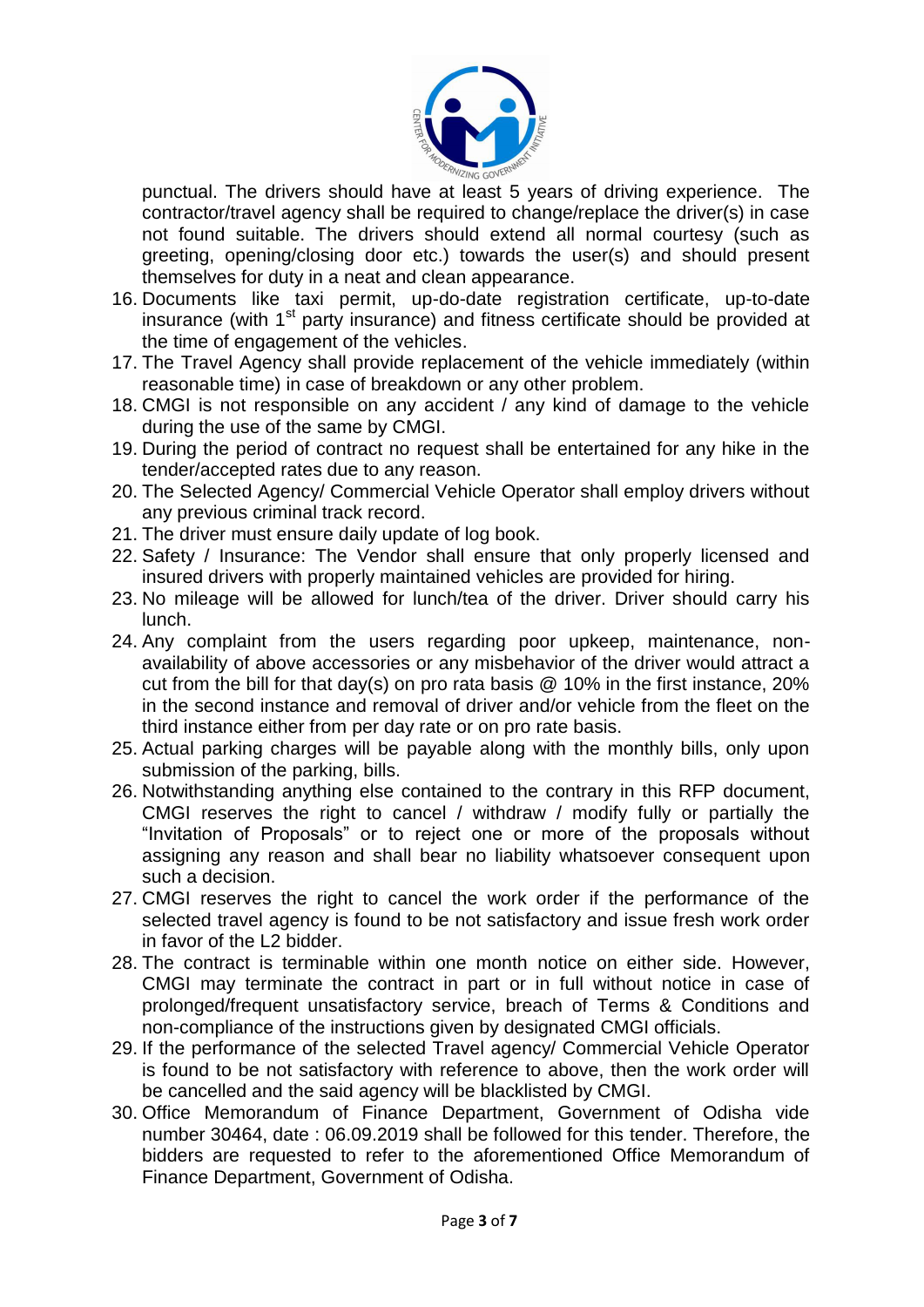

## **37) Terms of Payment:**

- (a) No payment shall be made in advance nor any loan from any bank or financial institution recommended on the basis of the order of award of work.
- (b) The bidder shall submit the Bill at each stage/in the first week of following month in respect of previous month (in case of monthly payments) for sanction of the amount of Bill respect of previous month (in case of monthly payments) for sanction of the amount of Bill and passing the Bill for payment.
- (c) Payment will be paid based on the monthly hiring/rental charges and fuel (Petrol) charges towards total kilometers travelled in the month. Fuel charges will be determined based on the petrol price per litre in Bhubaneswar and total kilometers travelled in the month and the price determined in tender (mileage per liter of petrol).
- (d) All payments shall be made by RTGS / cheque only.

## **Please Note:**

- (a) CMGI reserves to assign the work order to one or more travel agencies.
- (b) No other charges (maintenance cost, engine oil etc.) shall be admissible to the successful/ selected bidder/ travel agency. Other than the monthly vehicle rental and fuel (Petrol) charges (as per the L1 bidding price) of the selected travel agency/ Commercial vehicle operator.
- (c) If the engaged vehicle is withdrawn/down for maintenance, then the travel agency/vehicle operator should provide one substitute vehicle with the similar condition without any delay or compromise.
- (d) If the driver takes leave, then the travel agency/vehicle operator should provide one substitute driver.
- **(e)** The official (s) of CMGI will give their feedback regarding the quality of service of the agency/driver/vehicle based on which continuation of the travel agency with CMGI will be determined. Dissatisfaction of the officials regarding the quality of the service of the agency (ies) shall lead to termination of the work order.

**Signature of the Bidder: Date:**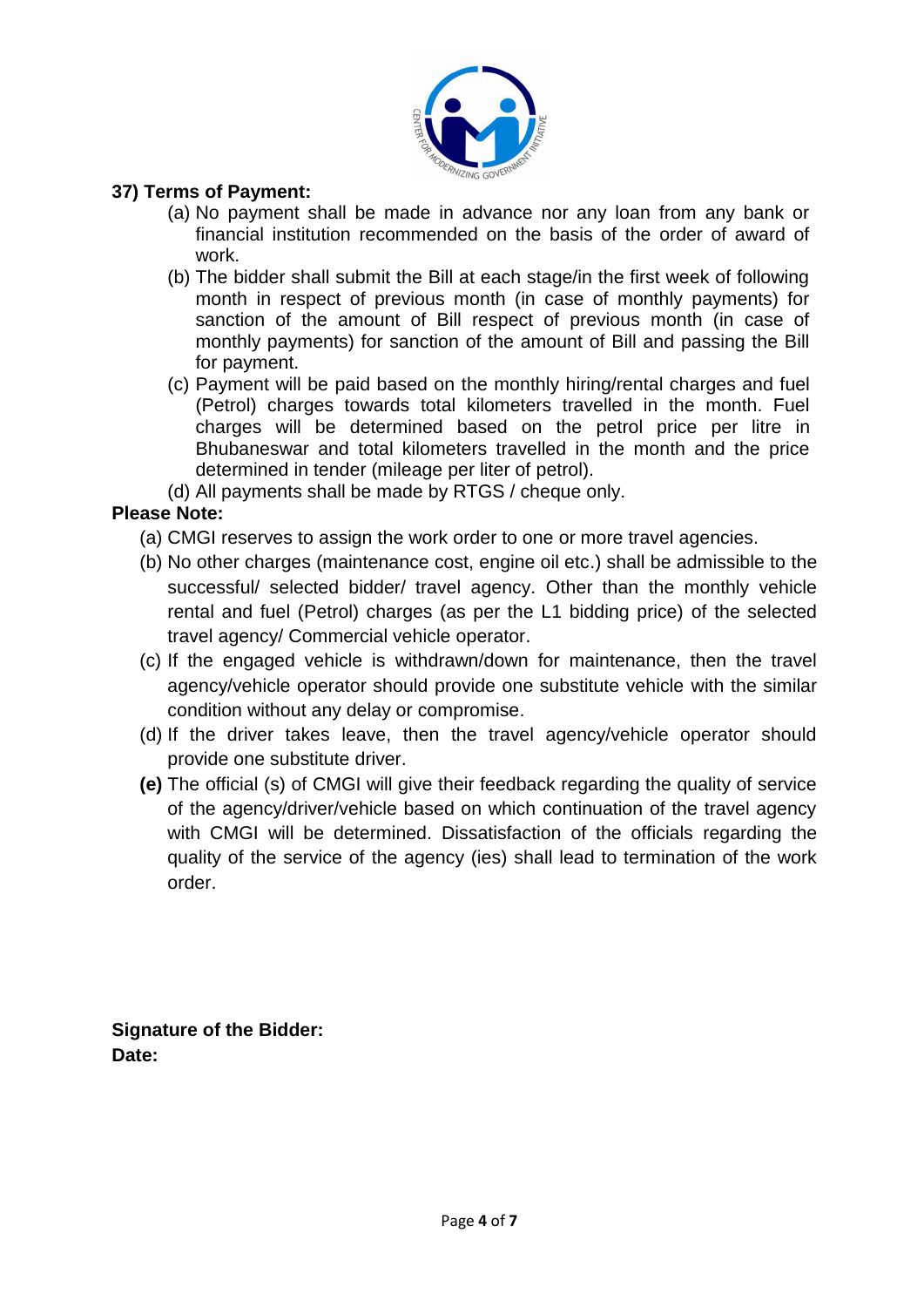

## **Application Process:**

The closed tender envelope containing the following documents inside, should reach at the following address on or before 23.06.2022 up to 2.00 PM.

#### **Procurement Officer, Centre for Modernizing Government Initiative (CMGI), A-2, 1st Floor, Toshali Bhawan, Satya Nagar, Bhubaneswar, Telephone No – 0674-2573310 General Bid Documents:**

- a. Photocopy of PAN Card of the bidder.
- b. Photocopy of GST Registration number of the bidder.
- c. Address and contact no. of the bidder for communication.
- d. General Information for Hiring Vehicles : ANNEXURE I
- e. Financial bid as per the Financial Bid Format placed at ANNEXURE II

## **Financial Bid Evaluation**

- CMGI shall evaluate the bids to determine whether they are complete, whether any computational errors have been made whether documents have been properly signed and whether bids are generally in order.
- If there is discrepancy between words and figures, the amount in words **shall prevail** prior to detailed evaluation; CMGI will determine the substantial responsiveness of each bid to the bid document. A substantially responsive bid is one, which confirms to all the terms and conditions of bid documents without material deviation. A bid determined as substantially non-responsive will be rejected by CMGI.
- CMGI shall evaluate in detail and compare the substantially responsive bids illustrated below and comparison of bids shall be on the price of the services offered inclusive of all levies and charges (GST, which shall be paid extra as per actual) as indicated in the price schedule in Financial bid of the bid document.
- In addition to the monthly rental charges, fuel (Petrol) charges @ 17 Kms per 1 litre of fuel (Petrol) will be paid on monthly basis to the selected Travel agency/ Commercial Vehicle Operator based on the total kilometers travelled for a particular month. The selected Travel agency has to submit the fuel bill along with the monthly bill for release of the due payment.
- Selection of the bidder will be done on L1 (lowest cost) method.
- The bidder who has quoted the lowest price for the required type of vehicle will be treated as L1 bidder and will be awarded the contract based on the requirement.
- CMGI reserves the right to award the contract to more than one bidder on the basis of lowest price quoted for each type of vehicle.
- CMGI reserves the right to reject any or all tenders without assigning any reason thereof.

#### **Signature of the Bidder:**

**Date:**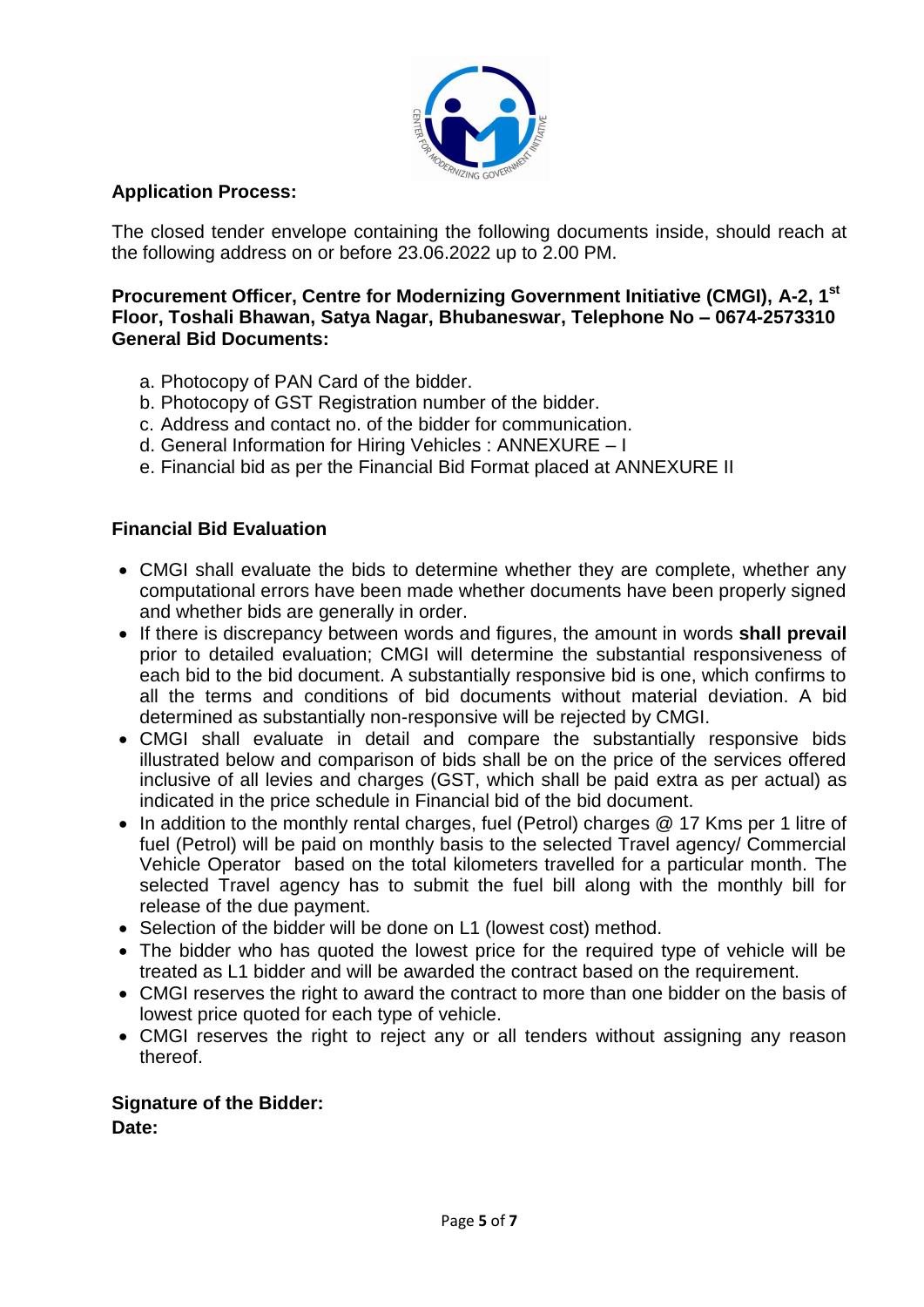

# **GENERAL INFORMATION FOR HIRING VEHICLES**

- 1. Registration No. of Vehicle :
- 2. Type of Vehicle (AC) :
- 3. Year of Manufacture :
- 4. Model :
- 5. Date of Registration :
- 6. Name & Complete address Of the owner of the vehicle:
- 7. Fitness Certificate validity :
- 8. Permit validity :
- 9. Insurance validity :
- 10. Name / Address of the Driver :
- 11.D.L. No. & Validity of the D.L. of the Driver :
- 12.Contact Number of the Service provider (Travel agency):

Mobile No. :…………………………… Telephone No. ……………………………..

" Certified that the information submitted above is true to the best of my knowledge and belief ".

**Signature of the Bidder Date:**